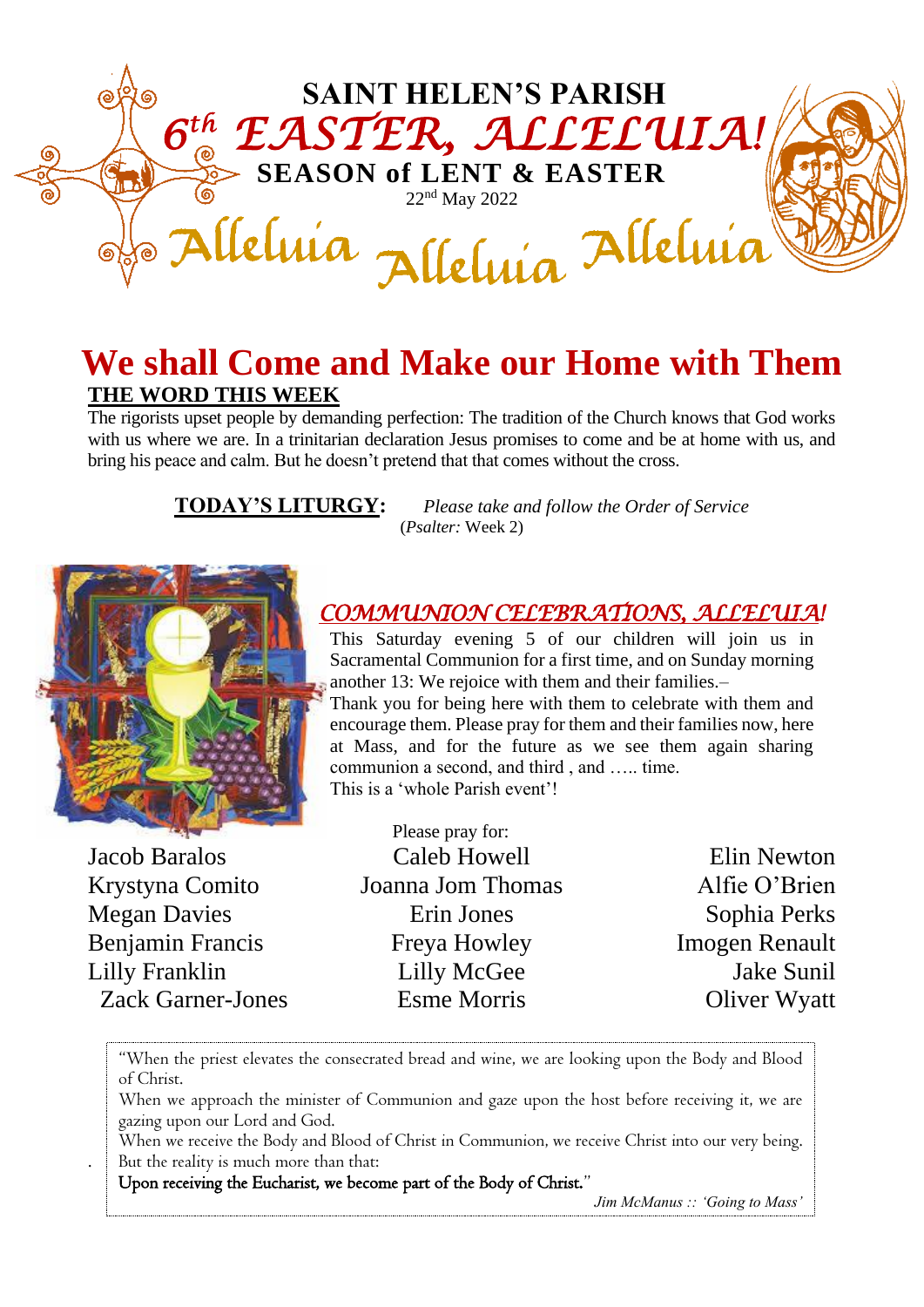|                            |                                         | MASS AND SERVICES DURING THE WEEK:                                                                       |
|----------------------------|-----------------------------------------|----------------------------------------------------------------------------------------------------------|
| Sat 21 <sup>st</sup> May   | <b>6.30pm</b>                           | 6th EASTER<br>for the Communion Children and Families                                                    |
| Sun 22 <sup>nd</sup> May   | 10.30am<br>6.00pm                       | My own peace<br>For the People of the Parish<br>Williams Family (MW) (Bargoed)                           |
| Mon 23rd May               | 9.25am<br>$9.45$ am                     | DEDICATION OF THE CATHEDRAL CHURCH<br>Rosary<br>Hazel Bradley (KC)                                       |
| Tues 24 <sup>th</sup> May  | 9.40am<br>10.00am                       | Rosary<br>Keneth & Doreen Jewell (AJ)                                                                    |
| Wed 25 <sup>th</sup> May   | $2.00 - 4.00$ pm<br>7.00pm              | Adoration<br>THE ASCENSION OF THE LORD<br>Jill Goldsmith (GG)                                            |
| Thurs 26 <sup>th</sup> May | 10.00am                                 | for the People of the Parish<br>(Start of the Pentecost Novena)                                          |
| Fri 27 <sup>th</sup> May   | 9.40am<br>10.00am                       | Rosary<br>Steel Family Intention (VS)                                                                    |
| Sat 28 <sup>th</sup> May   | $10 - 11$ am<br><b>6.30pm</b>           | <b>Sacrament of Reconciliation</b><br><b>SANCTE SP</b><br>7th EASTER<br>for the Gift of the Spirit       |
| Sun 29th May               | 10.30am<br>2.00 <sub>pm</sub><br>6.00pm | for the People of the Parish<br><b>Baptism of Arlo Gregory</b><br>for the People of the Parish (Bargoed) |

### **THE SACRAMENT OF RECONCILIATION:**

**Saturday 10.00 – 11.00am**, or at any time by arrangement with the priest.

**The PARISH PRAYER LIST:** Please remember at this time all who are ill, short term with Covid or with winter bugs, and those suffering long-term or chronic sickness.

We pray also for all suffering in Ukraine, citizens, soldiers on both sides, and the refugees:

Eileen Morris John Maguire Graham Jenkins Sandra Bray Lloyd Jones Mary Gordine Isobel Cummins Pauline Richards Margaret Jones Carol Morrissey Claris Howell Frank Price Anne Morgan Pat Starynski Yvonne Grandon Martyn Western Marjorie Gurney Carmen Agius Lowela Teves Keith Griffiths Pino Emanuelli Katrin Merry Vinifred Benedict Albert Carley Mary Everson Maura Coll Gwyn Bishop Christine Roberts Christopher Bray Loraine Nolan Ann Head Jim McGowan Wilson Brown Sharon Jones

**PLEASE PRAY ALSO** for **Frank Doherty** of Llanbradach who died last week. His requiem will be on June 1<sup>st</sup>. We offer our condolence to his children, Sharon and Christopher.

Alleluía



Alleluía

"Preparation for Communion begins long before a child starts formal religious instruction. It begins at home, in the family – the 'Domestic Church'.

At Baptism parents are blessed and commissioned to be the first teachers of the faith for their children. Preparation begins here, at the beginning of a child's life in Christ, in simple steps, and continues in the family even as they attend formal preparation. It is not complicated. Parents are preparing their children for Communion when they show them what it means to love as Christ loves, to pray, to make little sacrifices for each other, to go to Mass, to ask forgiveness, to live in relationship within the family, with others, and with Christ." (We Share in the Eucharist'

Love towards God cannot be taught. For neither have we learned from another to rejoice in the light and to cling to life, nor did anyone else teach us to love our parents or those that brought us up.

In the same way, or much more so, the learning of the divine love does not come from outside, but when man was created a certain Word was disseminated among us, having within itself the tendency towards Love.

The pupils in the school of God's commandments, having received this Word, are by God's grace enabled to exercise it with care, to nourish it with knowledge, and to bring it to perfection.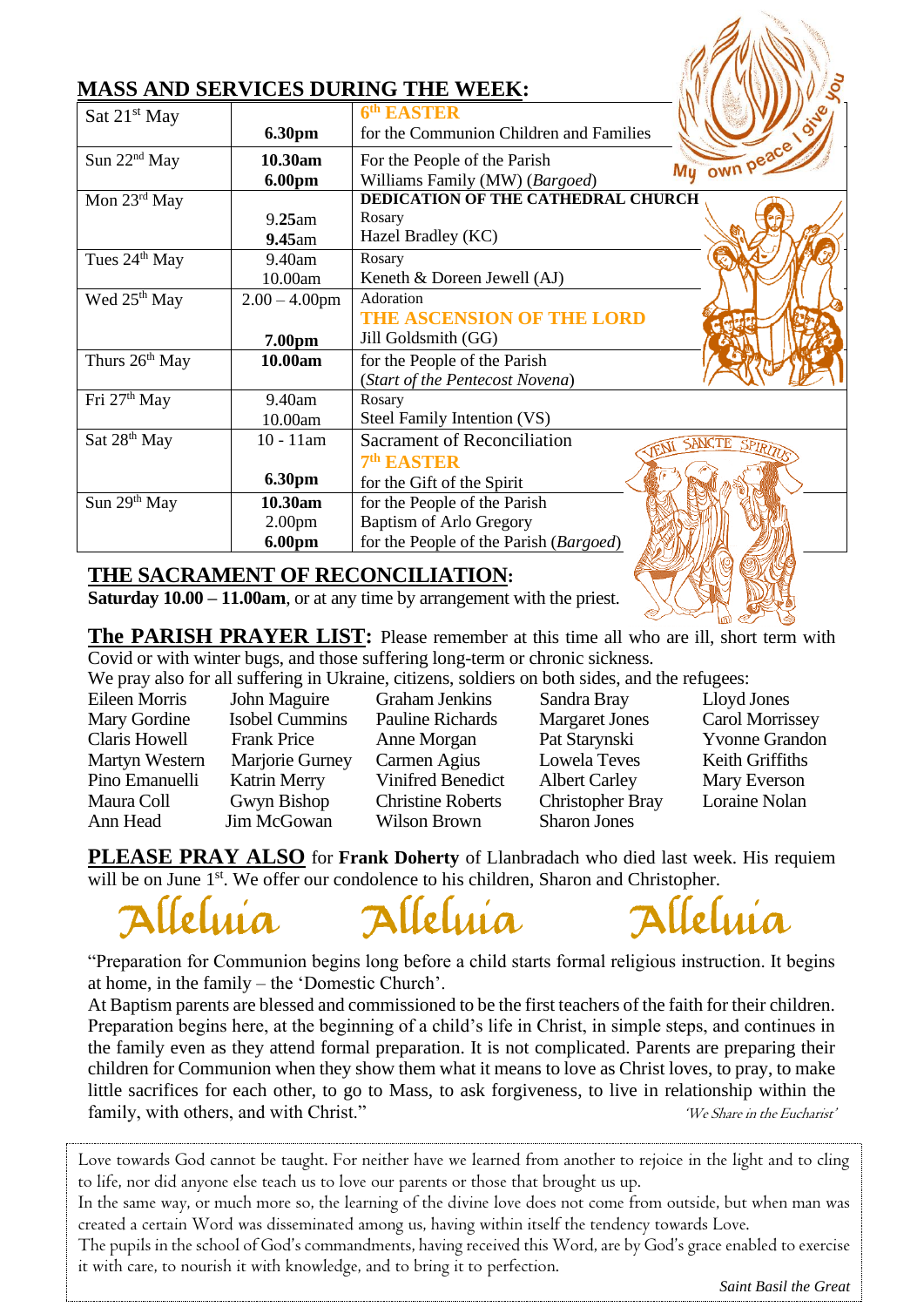## Somebody or Everybody, Anybody or Nobody.

The team had some important tasks to cover.

Everybody was sure somebody would do it, because really anybody could have done it, But in the end nobody did it, because everybody thought somebody was bound to get on and do it.

At that everybody got angry because surely it was somebody's job.

But since everybody thought anybody who could do it would do it, so surely somebody would, everybody felt that somebody else was the somebody who would or maybe should do what anybody could do, and so nobody actually did do it.

It ended up that Everybody blamed Somebody when Nobody did what Anybody could have done.

In the real world, "anybody" really means "Nobody."

In every organization, including the church, if we expect things to get done, we have to be clear about Who is doing What.

Everybody has to be ready to be the somebody who puts their name down to do the What which anybody could do but nobody else has volunteered to do.

Christ has no body but yours,

No hands, no feet on earth but yours,

Yours are the eyes with which He looks with Compassion on this world,

Yours are the feet with which He walks to do good

Yours are the hands, with which He blesses all the world.

Christ has no body now on earth but yours.

*Saint Teresa of Ávila (attributed)*

**THE PARISH FINANCE AND BUILDINGS COMMITTEE** meets on Tuesday, 7.30pm in the Hall, to review among many concerns and details, the update to the external lighting, completing the painting of the outside of the church, and the multiple financial knocks and squeezes.

Thursday is the feast of **THE ASCENSION OF OUR LORD,** a 'HolyDay of Obligation', inviting us to hear with confidence what Jesus tells us this Sunday, that "I am going away, and shall return", and to encourage us to prepare for his promise of the Holy Spirit. We will have a Vigil Mass on **Wednesday, 7.00pm**, and a morning Mass on **Thursday 10.00am.** From there we will set out on:

**THE PENTECOST NOVENA,** nine days of intense prayer for the gift and gifts of the Holy Spirit. This year we focus also on our nine young Parishioners preparing for the Sacrament of Confirmation, and join them in their prayer for the Spirit. Novena payers will be distributed at the Ascension Mass.

The return of **THE PARISH QUIZ!** On Friday evening, 7 for 7.30: Bring all your accumulated knowledge and new learning from two years of lock-down, and be ready to be frustrated at Bernard's convoluted mind. We hope to have the usual generous bar, and fish and chips on order.



**'RELAXED MASS':** next Sunday, 10.30am, as we pray for the outpouring of the Holy Spirit who blows where she wills, and sometimes ruffles our neat feathers, we will leave the children wander and explore and ruffle the routines of ritual; and we maybe will explore a little as adults, too.

And for an exciting **Pentecost/Jubilee weekend**, see the notice in the porch.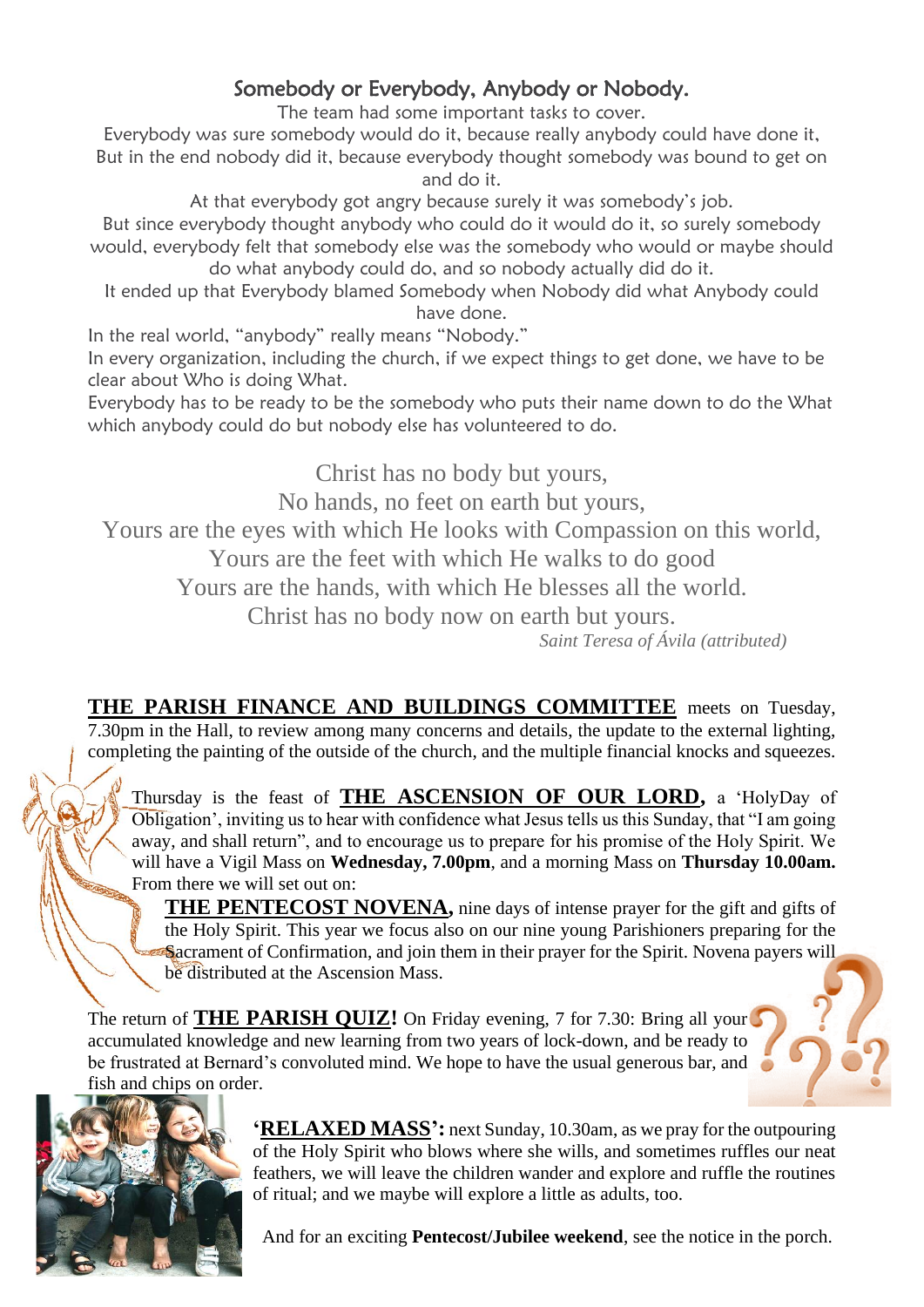### **SAINT HELEN'S COMMUNITY**

| Date                              | <b>Time</b>       | Event                                |  |
|-----------------------------------|-------------------|--------------------------------------|--|
| Sun 22 <sup>nd</sup> May          | 11.30am           | Coffee, tea, and biscuits after Mass |  |
|                                   | $1.00 - 4.00$ pm  | Party                                |  |
| Tues $24th$ May                   | $10.30 - 12.30$   | Music Appreciation                   |  |
| Wed 25 <sup>th</sup> May          | $9.30 = 11.30$ am | <b>Parents and Toddlers</b>          |  |
| Thurs 26 <sup>th</sup> May        | $2 - 4$ pm        | Sunshine (Senior Citizens) Club      |  |
| Fri 27 <sup>h</sup> May           | $1.15 - 3.15$ pm  | <b>History Group</b>                 |  |
|                                   | 7 for 7.30pm      | The Parish Quiz                      |  |
| Sat 28 <sup>th</sup> May          | $9.30 - 11.30$ am | Dance                                |  |
| $\text{Sun}$ 29 <sup>th</sup> May | 11.30am           | Coffee after Mass                    |  |

| <b>OFFERTORY COLLECTION</b> | $15th$ May                      |
|-----------------------------|---------------------------------|
| Gift Aid                    | 25.00                           |
| <b>Other Envelopes</b>      | 20.00<br>£                      |
| Loose                       | 145.60                          |
| Total                       | 180.60<br><b>Thank you</b><br>£ |

**CONGRATULATIONS** to the winners of the April draw of the (resurrected) **CAFOD 100 LUB:** 1st prize: No.11, A Carr £75. 2<sup>nd</sup> prize: No.69. L Antoniazzi £50. 3<sup>rd</sup> prize **CLUB:** 1st prize: No.11. A Carr £75.  $2<sup>nd</sup>$  prize: No.69. L Antoniazzi £50.  $3<sup>rd</sup>$  prize No.47. A Carley £25. There are still spare numbers for those who still wish to join.

### THE CATECHISM OF THE CATHOLIC FAITH Part 1: **THE PROFESSION OF FAITH.** Section 2**: The Creeds**  Chapter One: **I Believe in God the Father**

Article 1 "**I believe in God the Father Almighty, creator of heaven and earth**" Paragraph ii. **The Father. ii. the Revelation of God as Trinity**

### **The dogma of the Holy Trinity**

(254) The divine persons are really distinct from one another. "God is one but not solitary." (*Fides Damasi: DS 71.*) "Father", "Son", "Holy Spirit" are not simply names designating modalities of the divine being, for they are really distinct from one another: "He is not the Father who is the Son, nor is the Son he who is the Father, nor is the Holy Spirit he who is the Father or the Son." (*Council of Toledo XI (675): DS 530:25.*) They are distinct from one another in their relations of origin: "It is the Father who generates, the Son who is begotten, and the Holy Spirit who proceeds." (*Lateran Council IV (1215): DS 804.*) The divine Unity is Triune.

*(Catechism of the Catholic Church 1992)*

# 50 DAYS FOR OUR DELIGHTE FOR CHRIST IS RISEN AS TELL. GOOD CHRISTIAN, SEE YE RISE AS WELL. AS

**Parish Directory Priest:** Revd. John Kelly 20 883192 **Safeguarding Officer:** [cmben@hotmail.com](mailto:cmben@hotmail.com) **SVP:** 20883462 **Bereavement support**: 20863450 **Music:** 07971848734. **Hall Bookings:** 07533 082601 **Piety shop:** 20862998 **CAFOD:** 07791318809/07726968374 **Marriage Care:** [appointments@marriagecare.co.uk](mailto:appointments@marriagecare.co.uk)  **Saint Helen's School:** 20852532 **Cardinal Newman School:** 01443 494110  **Newsletter items:** 20883192 **Calendar Additions:** calendar@sthelenscaerphilly.com **caerphilly@rcadc.org [www.sthelenscaerphilly.com](http://www.sthelenscaerphilly.com/)**

**Website Additions:** Website[@sthelenscaerphilly.com](http://sthelenscaerphilly.com/)



Saint Helen is a Parish of the Archdiocese of Cardiff, a Registered Charity, No. 1177272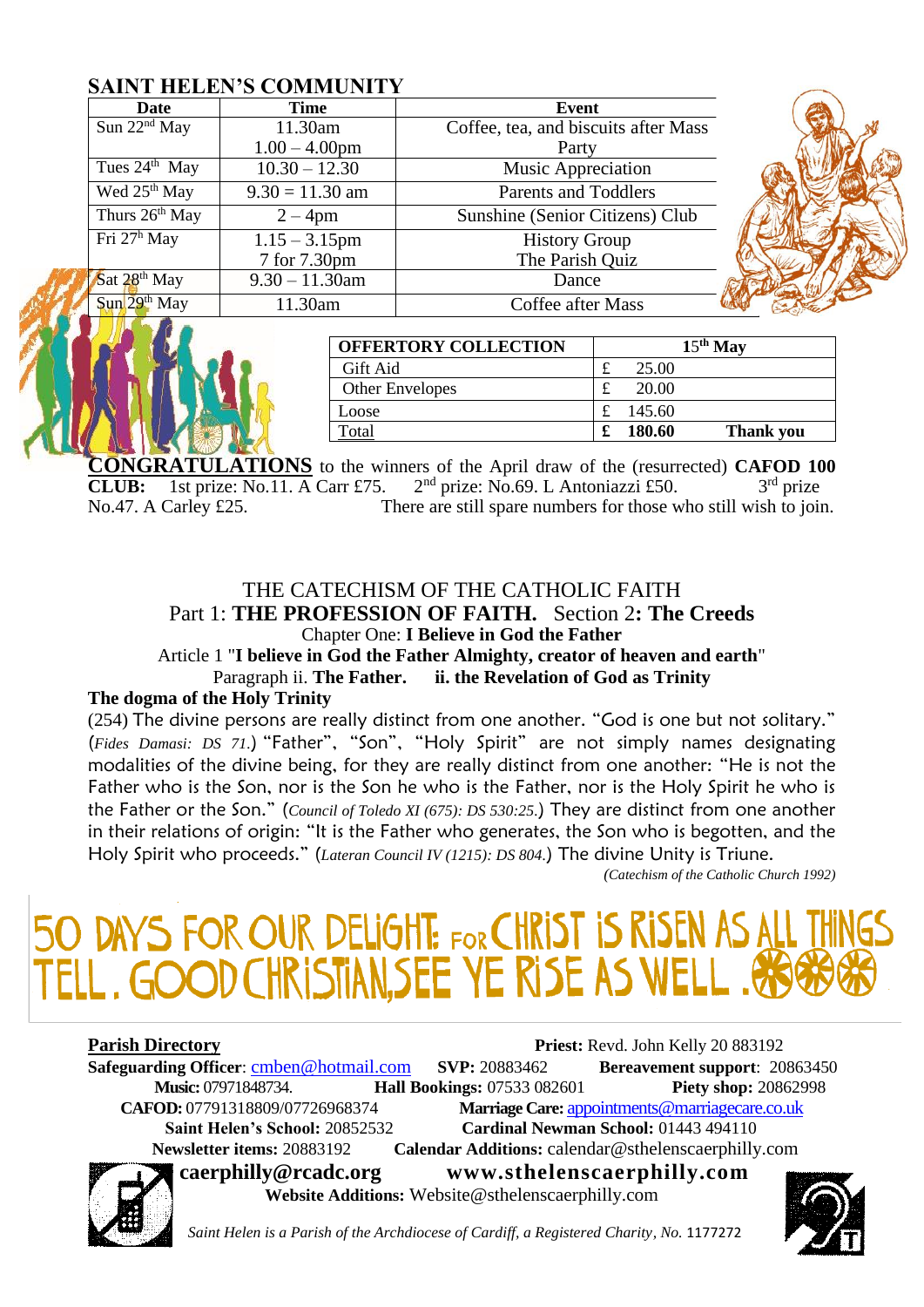### *An invitation from the Bishops of England and Wales*

This is the bread come down from heaven (John 6:58)

A beautiful hallmark of the Catholic faith is the profound desire to participate in the Holy Mass and share in the Eucharist. We do so with deep gratitude and joy. The Eucharist gives the Church her identity – "The Eucharist makes the Church, and the Church makes the Eucharist." It enables us to worship Almighty God, to support each other on our journey of faith, and to be a visible sign of faith in the world. This hallmark is supported and strengthened by the precept that our fundamental Christian duty is to worship God by participating in the celebration of Mass. Attending Mass on Sundays and Holy Days is the greatest of all privileges, sometimes referred to as "the Sunday Obligation."

Since the beginning of the Covid pandemic, until the present time, we have shared with you our judgment that the situation of the last two years has meant that the Sunday Obligation has been impeded and has needed to be fulfilled in other ways. We thank God that this situation has now changed. The pressing challenges of the pandemic have lessened significantly. Most people have resumed the wide range of normal activities, no longer restricted by the previous Covid measures. We therefore believe that the reasons which have prevented Catholics from attending Mass on Sundays and Holy Days of Obligation no longer apply.

We understand there will still be some members of our congregations who, for reasons of health, do not feel safe enough to return to Mass. It has always been the understanding of the Church that when the freedom of any Catholic to attend Mass in person is impeded for a serious reason, because of situations such as ill health, care for the sick or legitimate fear, this is not a breach of the Sunday Obligation.

Our Catholic people and parishes have benefitted during these difficult times from the online streaming of Mass and other services. "Virtual viewing" of Mass online does not fulfil the Sunday Obligation. It may, however, be a source of continual spiritual comfort to those who cannot attend Mass in person, for example those who are elderly and sick, for whom the obligation does not apply. In this context, we recognise gratefully the ministry of those who administer Holy Communion to the elderly, sick and housebound.

We are grateful to our clergy, religious and lay faithful who have served our parishes, schools and communities with dedication and distinction throughout this pandemic. Now we look forward with renewed faith and confidence.

In the Holy Sacrifice of the Mass, the Lord's Supper, the Lord Jesus entrusted to us the precious gift of Himself. With humility, we glory in being a Eucharistic people for whom attendance at Mass is essential. Looking forward to the forthcoming feast of Pentecost, we now invite all Catholics who have not yet done so to return to attending Mass in person.

As the Church needs the witness of the presence of each person, so too each believer needs to journey in faith and worship with their fellow disciples. Nourished by our encounter with the Risen Lord Jesus, fed with His Word and His Body and Blood in Holy Communion, and supported by the presence of each other, we receive strength week by week, to serve the Lord and glorify Him with our lives.

*Approved by the Plenary Assembly of the Bishops' Conference, Friday 6 May 2022*